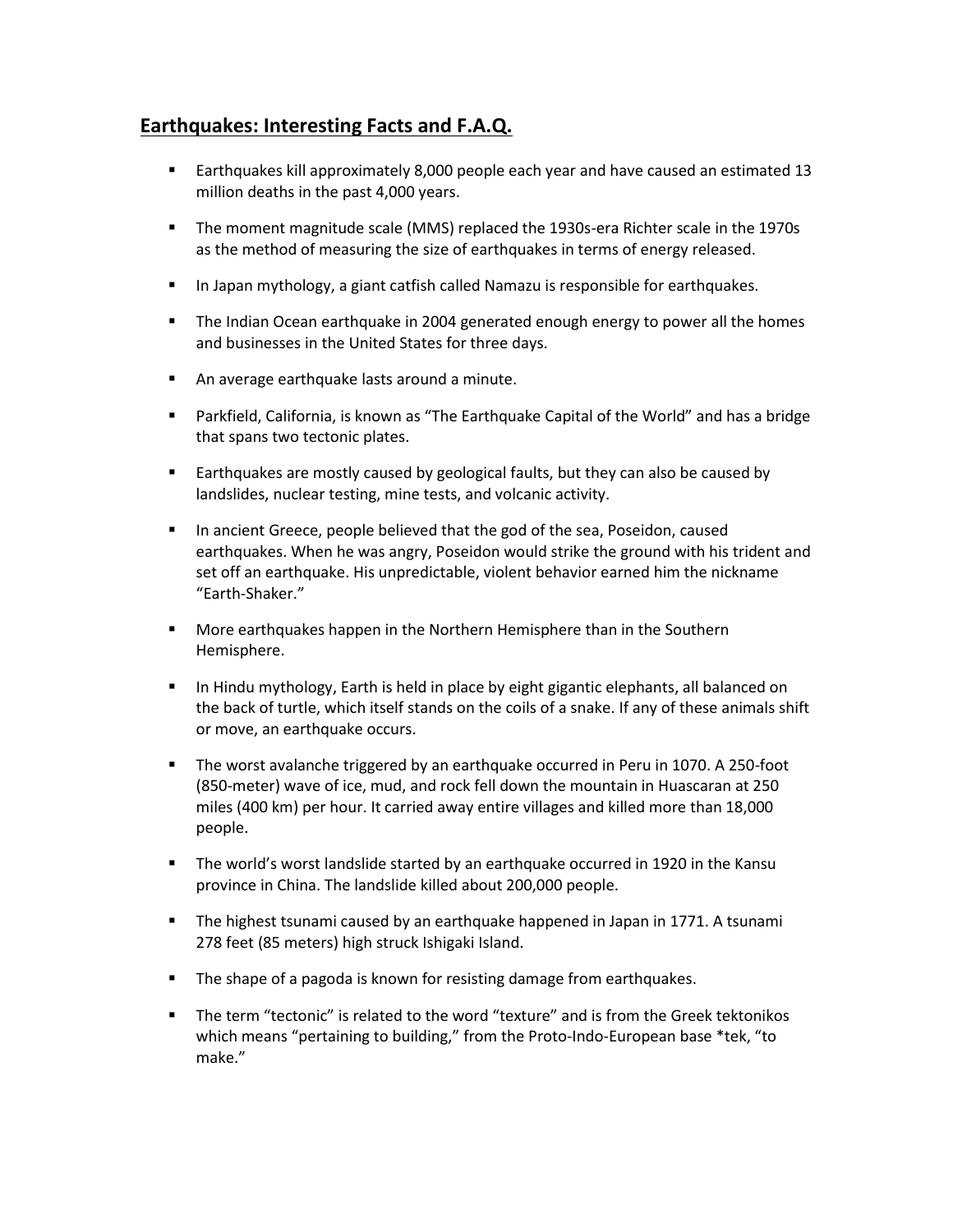## **Q. I am thinking of buying a house at "X" address…is it near a fault?**

We receive this inquiry often and are glad that these inquiries have been on the rise, as they reflect increased awareness of the earthquake threat in Utah.

Many people associate main earthquake damage with nearness to a fault. Although fault proximity is a major concern, strong ground shaking and other earthquake hazards are more widespread and can cause damage over large areas many miles from the fault.

In addition, fault rupture at the ground surface is expected only in large (magnitude 6.5 and greater) earthquakes, which are less frequent than moderate earthquakes that may still cause extensive damage from ground shaking.

Therefore, we often surprise the inquirer with more information than they probably expected. Earthquake risk to any particular home depends on what and where the earthquake hazards are, as well as when and how the house was constructed.

## **Q. What are the main earthquake hazards?**

**Ground shaking:** is the most damaging and widespread earthquake hazard, can occur almost anywhere and is difficult to avoid (but house retro-fits can minimize damage), induces most of the other earthquake hazards, and can cause damage to houses in earthquakes as small as magnitude 5.0, which on average occur once every four years somewhere in Utah and once every 10 years in the Wasatch Front region (most recent event was the 1992 magnitude 5.8 St. George earthquake).

**Soil liquefaction:** is caused by ground shaking in areas with sandy soil and shallow ground water, means that the soil liquefies and acts more like a fluid than a solid, can cause a house to settle, crack, or tip, is most likely to occur near streams and other bodies of water, and can occur in earthquakes of about magnitude 5.0 and greater.

**Slope failure (landslides and rock falls):** can occur on unstable slopes within a few miles of a magnitude 4.0 earthquake, which on average occur once every year in Utah, can occur more than 100 miles from a magnitude 7.5 earthquake, and is expected in mountain and canyon areas and valley slopes having susceptible rock/soil types.

**Surface fault rupture:** occurs during large earthquakes of about magnitude 6.5 and greater, which on average occur once every 50-120 years somewhere in Utah and once every 300-400 years on the Wasatch fault in the urban Wasatch Front area (last large earthquake in Utah was in 1934, magnitude 6.6, at the north end of Great Salt Lake; last large earthquake on the Wasatch fault in the urban area was approximately 500 years ago), typically offsets the ground surface vertically on each side of the fault, forming fault scarps (steep breaks in slope) that can be over 10 feet high, causes the mountain side of the fault to rise and the valley side to drop, may deform the ground surface for hundreds of feet from the fault, chiefly on the valley side of the fault, and causes tectonic subsidence, which is the broad, permanent tilting of the valley floor down toward the fault scarp.

**Flooding:** from dam failure would cause the greatest damage, from stream or canal blockage or diversion could cause major damage, and from tectonic subsidence could happen in several ways. A large earthquake on the Wasatch fault could cause subsidence as far as 10 miles from the fault, and Great Salt Lake or Utah Lake may flood eastern shoreline areas. Subsidence could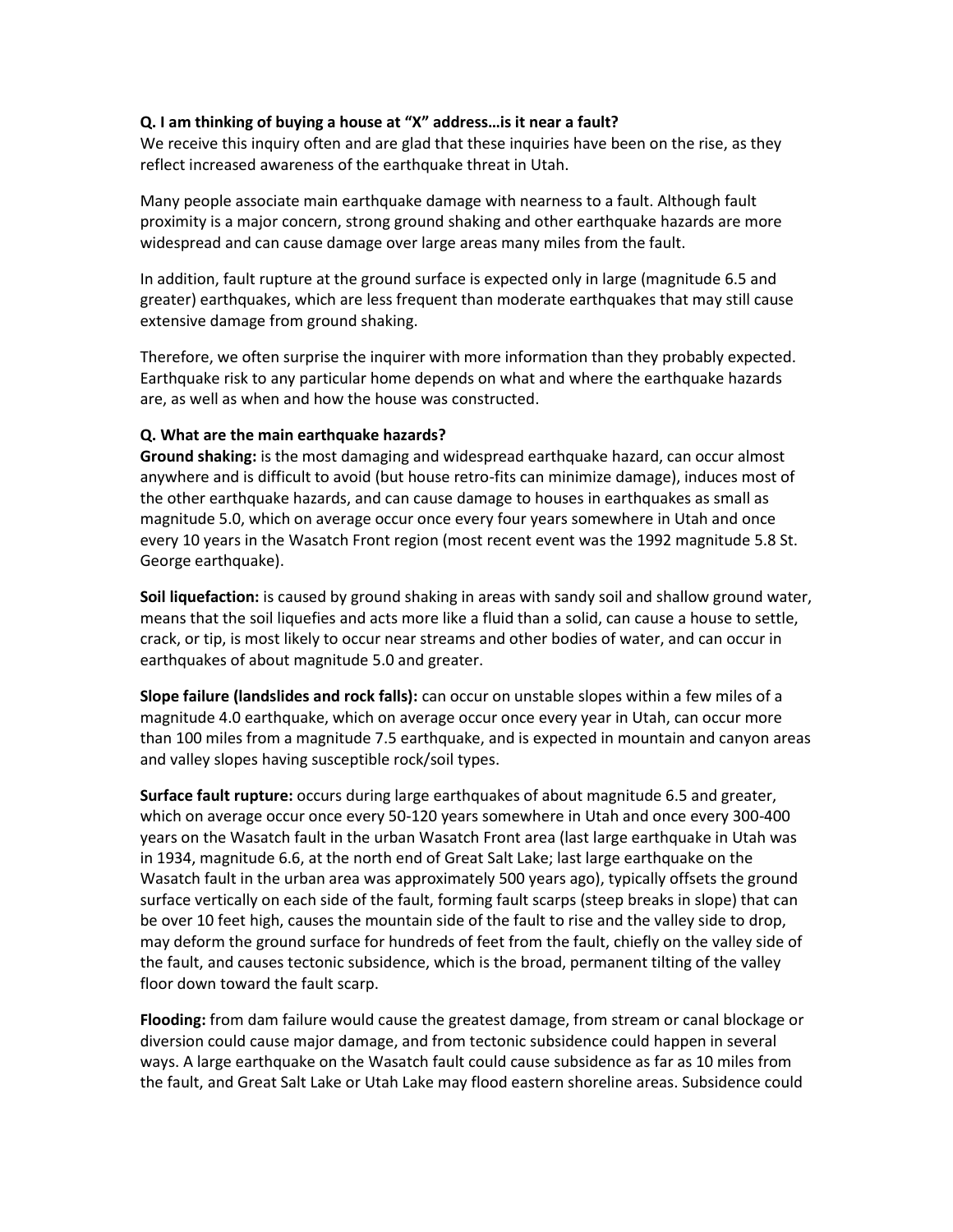also cause the ponding of water in areas with a shallow ground-water table. In addition, tilting of the ground surface could compromise gravity-flow structures such as canals or sewer lines.

### **Q. What should I consider before buying a house?**

What earthquake hazards are present (hazard maps are available for inspection at most Wasatch Front county planning departments and at the UGS).

How frequently each type of hazard occurs.

What effects each hazard may have on a house.

House construction—for example, year built and type of material. Houses constructed before 1975 are not built to today's earthquake building codes, but they can be retrofitted to make them more resistant to ground shaking. In general, unreinforced brick or masonry houses are more susceptible to damage than wood-frame houses.

What options are available for minimizing damage. Many retrofit procedures are relatively inexpensive and often can be performed by the experienced do-it-yourself homeowner (see the Utah Division of State History Web page listed below).

# **Q. When and where do large earthquakes occur in Utah?**

Large earthquakes (magnitude 6.5 to 7.5) can occur on any of several active segments of the Wasatch fault between Brigham City and Levan. Such earthquakes can also occur on many other recognized active faults in Utah. During the past 6,000 years, large earthquakes have occurred on the Wasatch fault on the average of once every 400 years, somewhere along the fault's central active portion between Brigham City and Levan. The chance of a large earthquake in the Wasatch Front region during the next 50 years is about 1 in 4.

"It is useless to ask when this [earthquake] disaster will occur. Our occupation of the country has been too brief for us to learn how fast the Wasatch grows; and, indeed, it is only by such disasters that we can learn. By the time experience has taught us this, Salt Lake City will have been shaken down..." - G. K. Gilbert, 1883

#### **Q. What would happen if a magnitude 7.5 earthquake occurs along the Wasatch fault?**

Future large earthquakes will break segments of the fault about 20 - 40 miles long and produce displacements at the surface of up to 10 - 20 feet. Strong ground shaking could produce considerable damage up to nearly 50 miles from the earthquake. The strong ground shaking may be amplified by factors up to 10 or more on valley fill compared to hard rock.

Also possible are soil liquefaction, landslides, rock slides, and broad permanent tilting of valley floors possibly causing the Great Salt Lake or Utah Lake to inundate parts of Salt Lake City or Provo.

How much damage would be caused by a large earthquake on the Wasatch Front?

If the earthquake were to occur on a central part of the Wasatch fault, Utah should expect damage to buildings to exceed \$4.5 billion in Davis, Salt Lake, Utah and Weber counties. This may only represent 20% of the total economic loss.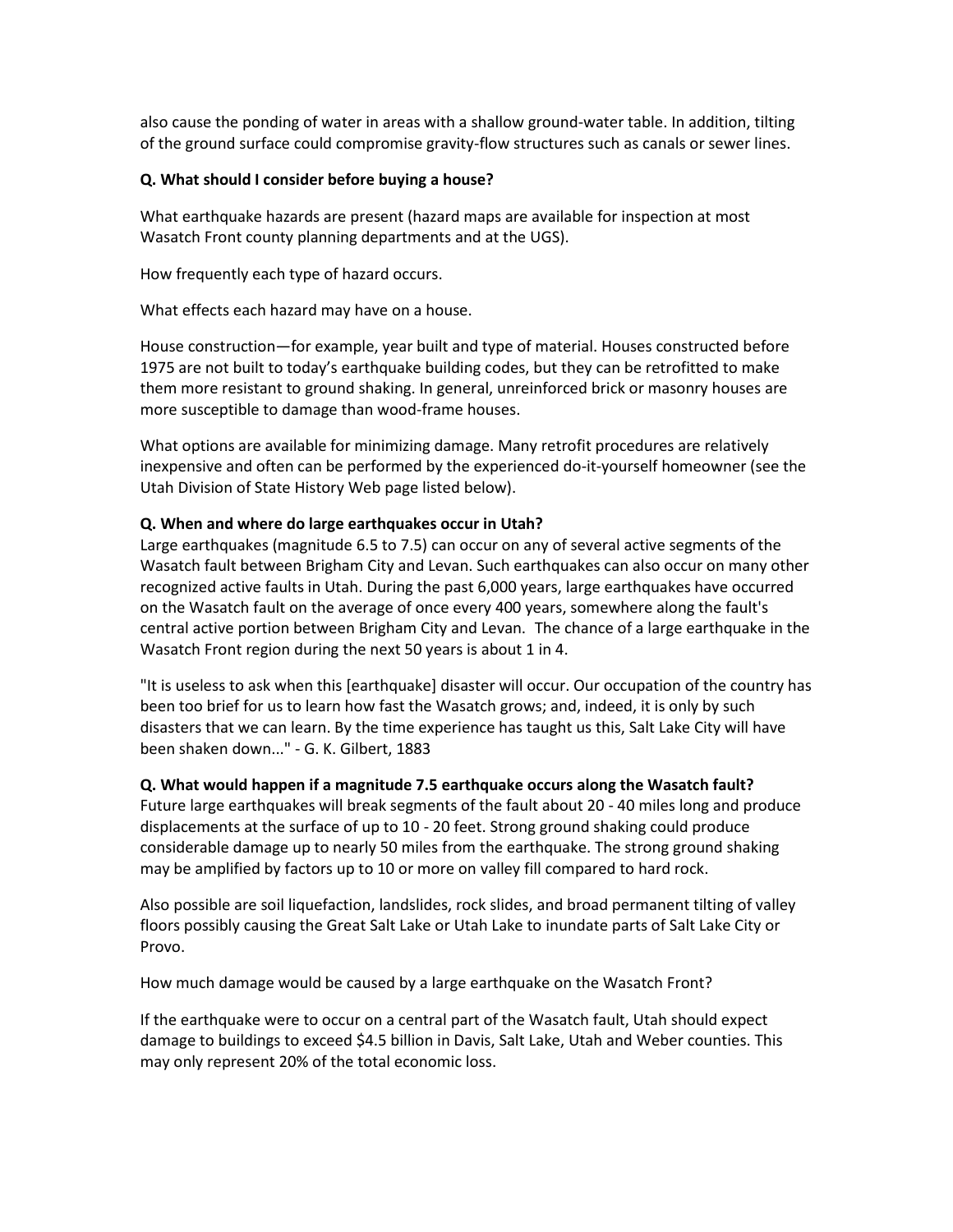Unreinforced masonry buildings (for example, brick homes built before 1960) are particularly vulnerable to ground shaking and are expected to account for 75% of the building losses.

Surface faulting and ground failures due to shaking during a large earthquake will cause major disruption of lifelines (utilities, water, sewer), transportation systems (highways, bridges, airports, railways), and communication systems.

# **Q. Do we need to worry only about large earthquakes causing damage?**

No. A moderate-sized earthquake that occurs under an urbanized area can cause major damage.

Magnitude 5.5 - 6.5 earthquakes occur somewhere in Utah on the average of once every 7 years.

Estimates of damage from a "direct hit" to one of the Wasatch Front's major metropolitan areas reach \$2.3 billion for a magnitude 6.5 earthquake, and more than \$830 million for a magnitude 5.5 earthquake.

Since 1850, at least 15 independent earthquakes of magnitude 5.5 and larger have occurred in the Utah region.

## **Q. When were the largest historical earthquakes in Utah?**

Since settlement in 1847, Utah's largest earthquakes were the 1934 Hansel Valley earthquake, north of the Great Salt Lake, magnitude 6.6, and the 1901 earthquake near the town of Richfield, estimated magnitude 6.5.

## **Q. How often do earthquakes occur in Utah?**

About 700 earthquakes (including aftershocks) are located in the Utah region each year. Approximately 2% of the earthquakes are felt. An average of about 13 earthquakes of magnitude 3.0 or larger occur in the region every year. Earthquakes can occur anywhere in the state of Utah.

#### **Q. How many earthquakes occur in the Wasatch Front region?**

About 500 earthquakes are located in the Wasatch Front region each year. About 60% of the earthquakes of magnitude 3.0 and larger in Utah occur in the Wasatch Front region.

#### **Q. When was the last earthquake?**

Worldwide: In the last minute, somewhere in the world.

Utah: Within the past 24 hours, somewhere in the state.

(The last large earthquake in Utah occurred on the Wasatch fault north of Nephi about 400 years ago.)

#### **Q. When were seismographs first installed in Utah?**

In 1907, by James Talmage at the University of Utah. A skeletal statewide network began in 1962. Modern seismographic surveillance in the Wasatch Front began in 1974. Computerized recording of earthquake data began in 1981.

#### **Q. Do earthquakes occur only on visible faults?**

No. Many of the active faults in Utah are deep below the earth's surface, and are not visible to us.